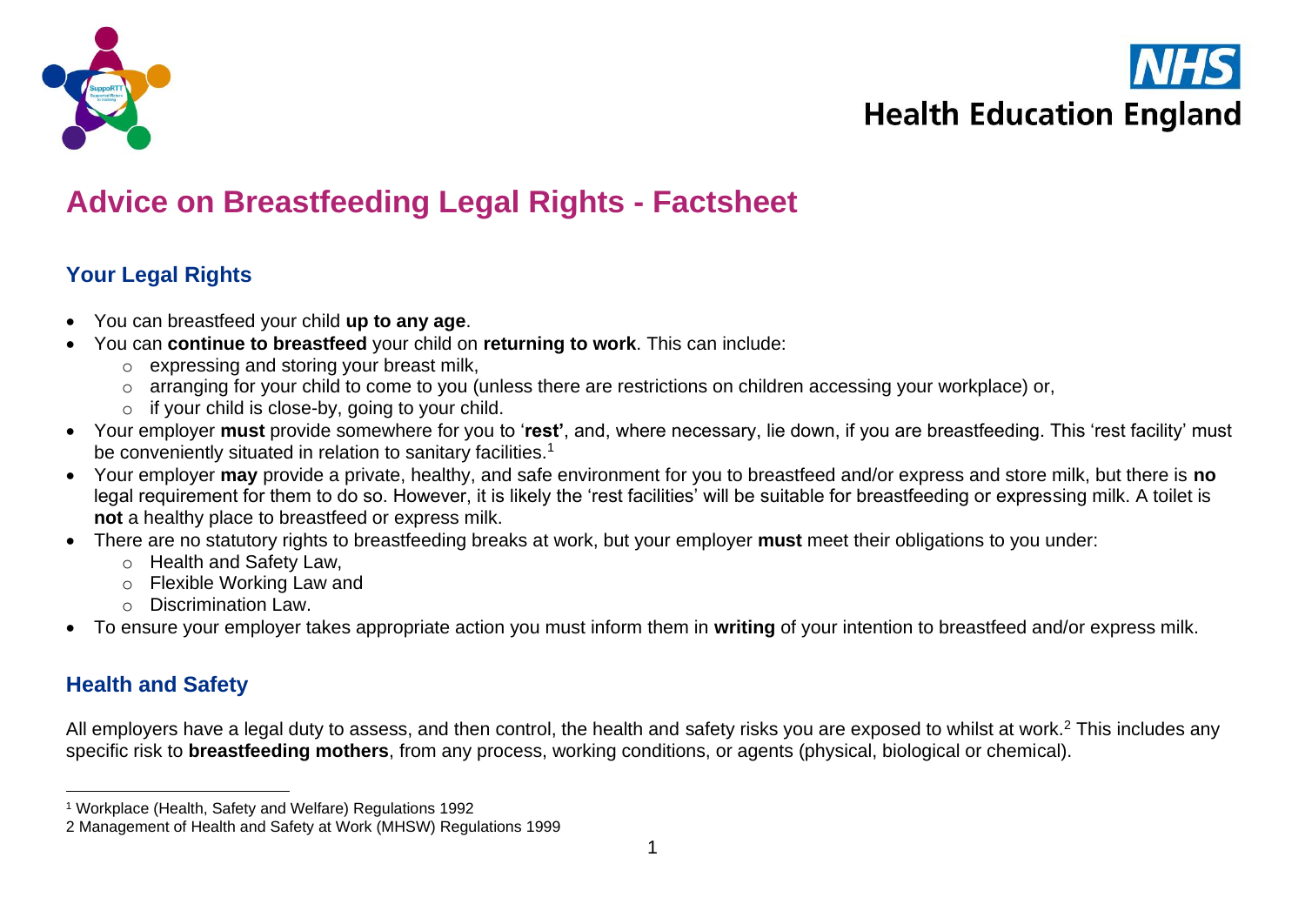## **Advice on Breastfeeding Legal Rights - Factsheet**

A risk assessment might identify the following workplace hazards and potential risks for breastfeeding mothers.

- **Workplace hazard:** Unsuitable / absent facilities for breastfeeding / expressing milk
	- o **Nature of risk** pain, engorgement, mastitis; to employee's child if they are very young (i.e. < 12 months) or have an underlying health condition – inadequate nutrition
- **Workplace hazard:** Long hours, shift work and/or night work
	- o **Nature of risk** fatigue
- **Workplace hazard:** Inadequate access to water and/or toilet facilities
	- o **Nature of risk** dehydration, renal tract infection

Your employer must do all that is reasonable to reduce or remove a risk posed by your working conditions and/or hours.

- **Workplace hazard:** Unsuitable / absent facilities for breastfeeding / expressing milk
	- o **Protective measures could include -** access to a private room; use of a secure, clean refrigerator for storing expressed breast milk; time off without loss of pay or benefits to express milk or breastfeed
- **Workplace hazard:** Long hours, shift work and/or night work
	- o **Protective measures could include -** adjust working hours temporarily; adjust/alter shift patterns; increase frequency of rest breaks; avoid night shifts
- **Workplace hazard:** Inadequate access to water and/or toilet facilities
	- o **Protective measures could include -** access to drinking water; access to clean toilet facilities

If the risk cannot be avoided, then:

- Your employer must offer you suitable alternative work, on terms and conditions not substantially less favourable than your original job.
- If your working conditions and/or hours cannot be adjusted, and put you or your baby's health at risk, then you should be transferred to a different job, with no loss of pay and conditions.
- If there is no suitable alternative work available, your employer must suspend you on full pay.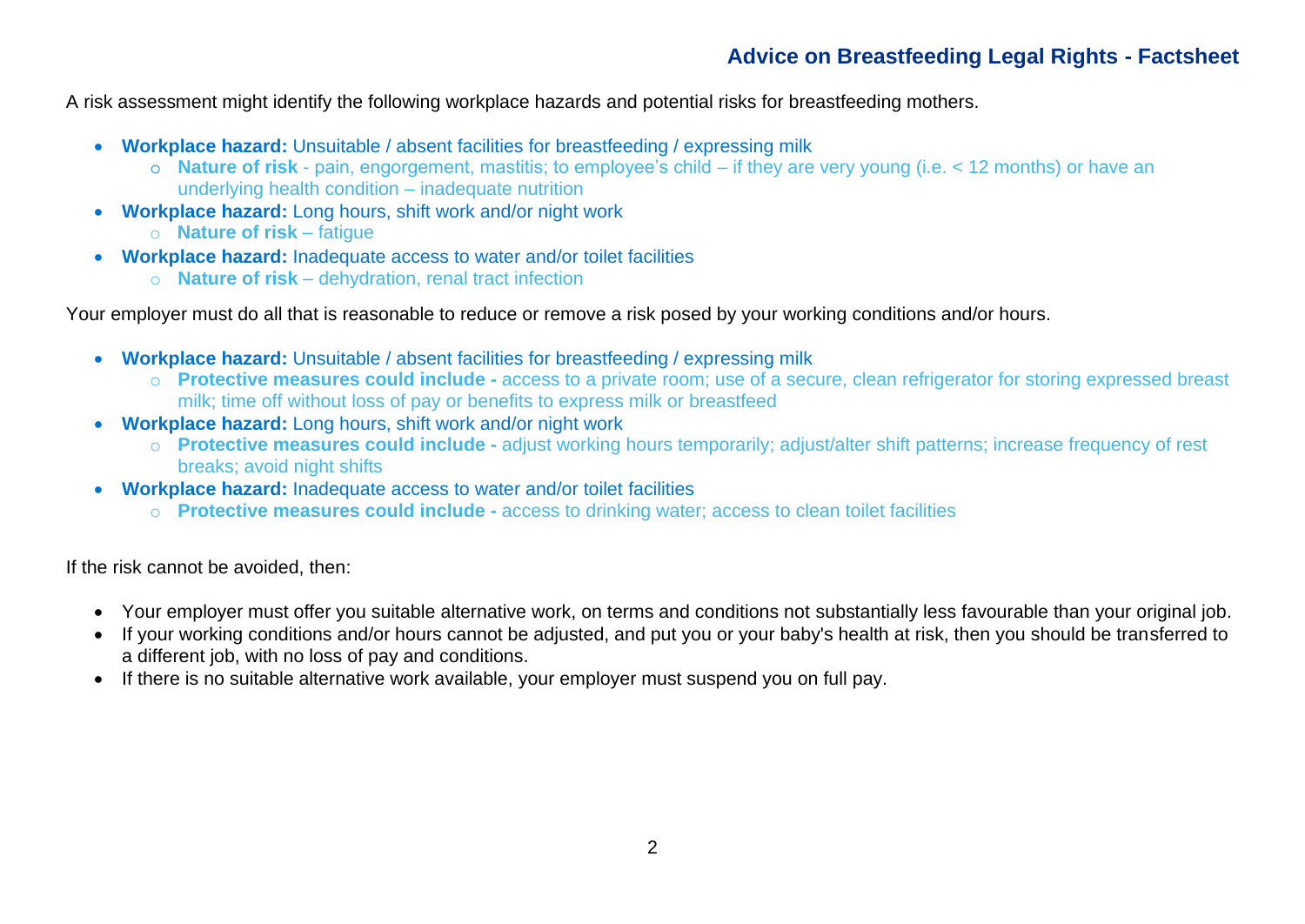## **Flexible working**

- If you have worked for your employer for **at least 26 weeks** you can make a request for flexible working.
- A flexible working request could include,
	- o changes to your **days** of work,
	- o changes to your **hours** of work e.g. reduced length of shifts, a move to part time work, a move from evening or night shifts to day work, and/or,
	- o changes to your **place** of work.
- If agreed, the change will usually be a permanent alteration to your contract.
- Employers are encouraged, by The Department of Health, to include flexible working hours in their policies on breastfeeding.<sup>3</sup>
- Employers **must** give serious consideration to any request for flexible working. A request can only be refused for **good business** reasons.

## **Discrimination**

- You have legal **protection** against **indirect sex discrimination**,
	- o i.e. a policy or practice which disadvantages more women than men (or vice versa) and cannot be justified by your employer.
- You may have a **claim** for indirect sex discrimination if,
	- o you are **disadvantaged** by the length of shifts and/or shift pattern at work (see the Easyjet Case Study below), or
	- o a request for flexible working, for breastfeeding reasons, is refused.
- For a claim of indirect sex discrimination to be successful **evidence** of **disadvantage** is required e.g. medical evidence of the risks to you if you are unable to continue breastfeeding (see Easyjet Case Study below).

<sup>3</sup> [www.nhs.uk/Planners/breastfeeding/Documents/breastfeedingandwork\[1\].pdf](http://www.nhs.uk/Planners/breastfeeding/Documents/breastfeedingandwork%5b1%5d.pdf)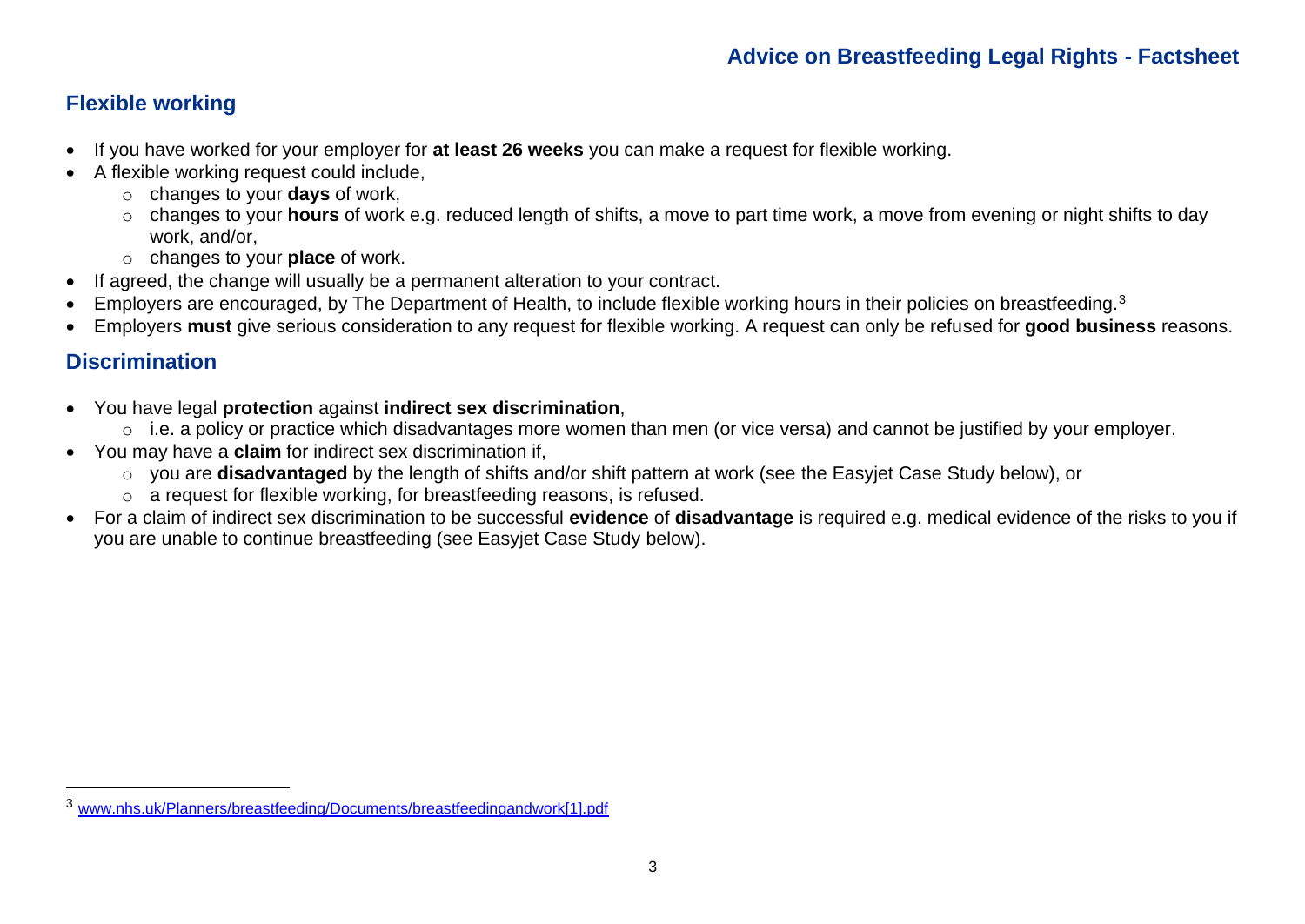#### **Case Study - Breastfeeding at work – the Easyjet case**

#### McFarlane & Ambacher v Easyjet Airline Co. Ltd., Sept. 2016

- Ms McFarlane and Ms Ambacher both worked for Easyjet as cabin crew and wanted to continue breastfeeding after they returned to work.
- They were required to work a roster pattern with no limit to the potential length of each shift.
- They were unable to express breastmilk whilst working as cabin crew and were concerned about the risk of engorgement, milk stasis and mastitis; a concern supported by their GPs.
- Both asked to be either rostered to shifts of 8 hours or less, or reassigned to ground duties.
- Easyjet refused to make any adjustments and stated they could not provide individual rosters (although the tribunal heard they did for other employees on health grounds).
- Eventually Easyjet allowed the women to undertake ground duties but only for 6 months.
- **The tribunal found that:**
	- o Easyjet should have made reasonable adjustments, e.g. provided restricted hours rosters, and if this were not possible, offered suitable alternative work such as ground duties, for as long as they were breastfeeding, and, if no safe suitable alternative work was available, suspended them on full pay,
	- o the long shifts put them at a disadvantage, and this amounted to indirect sex discrimination.
- Both women were awarded compensation for financial loss and injury to feelings.

*NB. As this was a tribunal decision it is not binding on other tribunals.*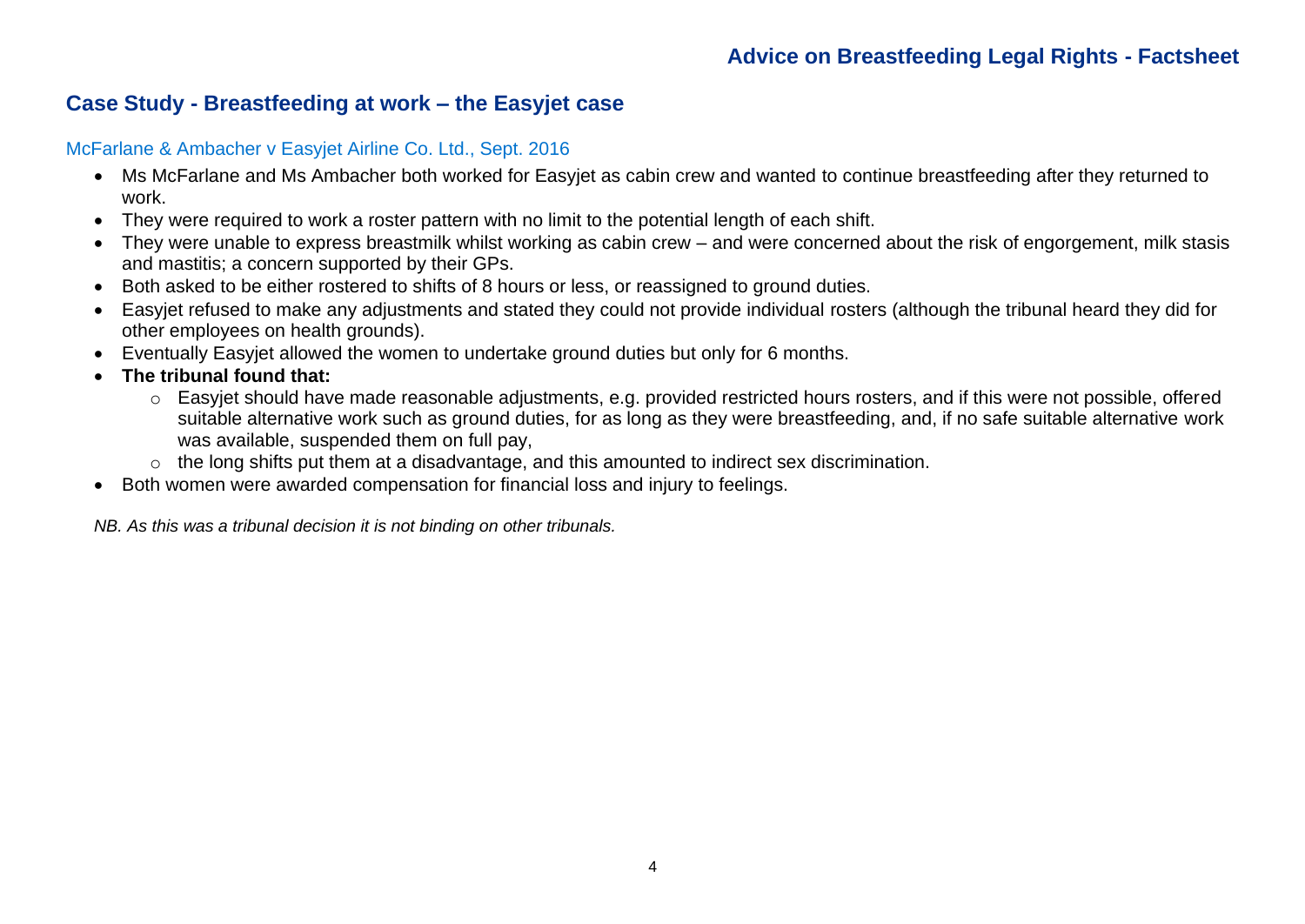## **Advice on Breastfeeding Legal Rights - Factsheet**

If your employer does not already have a Return to Training checklist in place for breastfeeding, then please consider using the following template.

## **Checklist for Breastfeeding on your Return To Training**

(Complete with your line manager once you have informed them in **writing** of your intention to breastfeed/express milk on your return to training.)

Name of Trainee - Return To Training date –

- **1. Is there a private (i.e. a room with a lockable door), healthy and safe environment in which to breastfeed and / or express milk? (A toilet is not a healthy place to breastfeed or express milk.)** Yes, No, N/A
- **2. Is a fridge available to store expressed milk?** Yes, No, N/A

If No has been selected to any of the questions above, and cannot be resolved within the local department, escalate the situation to the medical staffing / human resources team.

Escalated to - Date escalated -

**Are there any specific risks to breastfeeding mothers from any process, working conditions, or agents (physical, biological, or chemical)?**